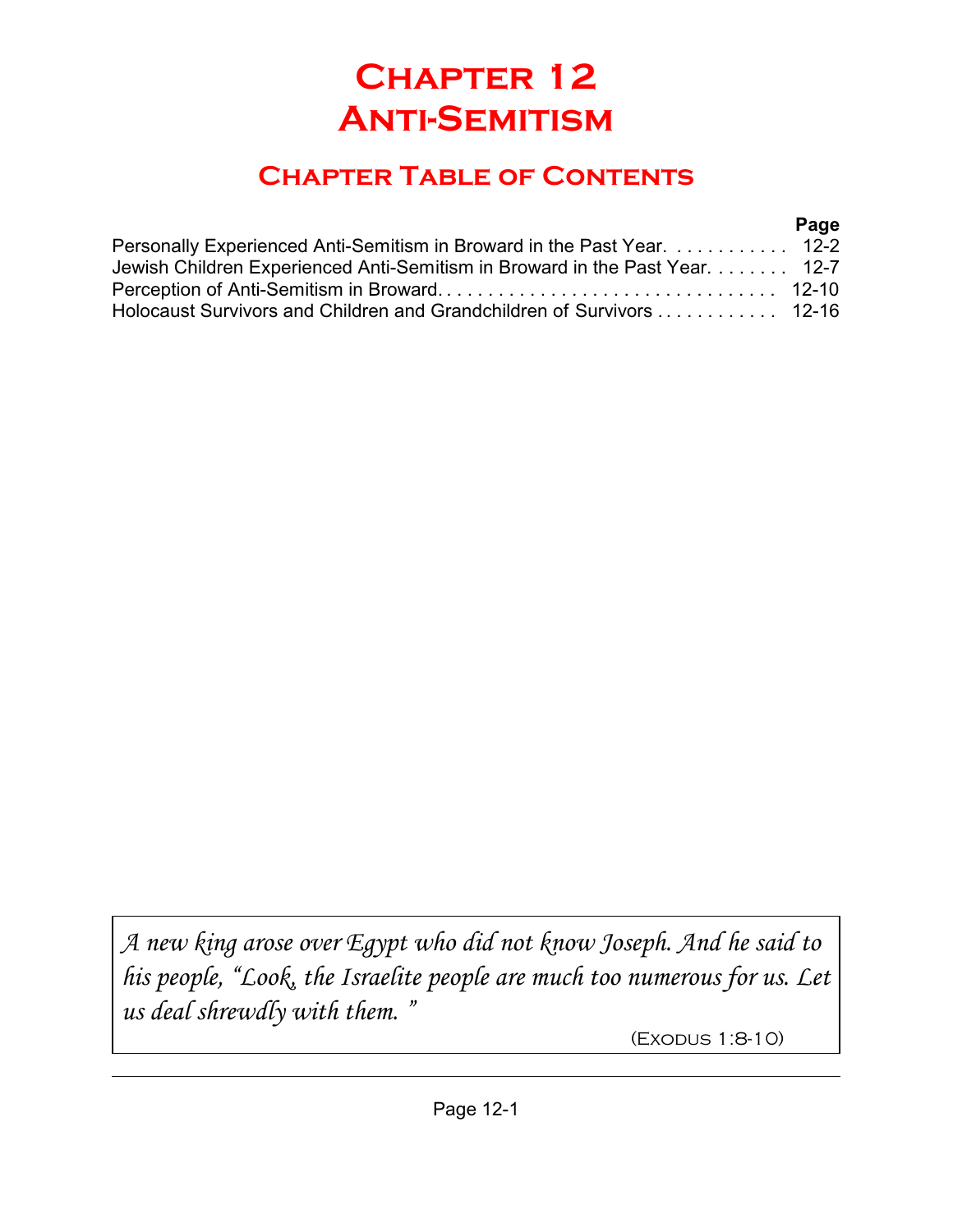### **Personally Experienced Anti-Semitism in Broward in the Past Year**

**R** espondents in Jewish households in Broward were asked whether they personally experienced anti-Semitism in Broward in the past year. The respondent defined "anti-Semitism" for himself/herself. The nature of the anti-Semitic incident was not queried. Respondents who perceive no anti-Semitism in Broward (see the "Perception of Anti-Semitism in Broward" section below) were assumed not to have personally experienced anti-Semitism in Broward in the past year.

**Table 12-1** shows that 12% (8,800 households) of respondents personally experienced anti-Semitism in Broward in the past year.

**Community Comparisons**. **Table 12-2** shows that the 12% who personally experienced anti-Semitism in the local community in the past year is about average among about 35 comparison Jewish communities and compares to 18% in Las Vegas, 15% in Houston, 12% in Miami, 9% in West Palm Beach, and 7% in South Palm Beach. The 12% compares to 11% in 1997.

**Comparisons Among Population Subgroups**. **Table 12-1** shows that, overall, 12% of respondents personally experienced anti-Semitism in Broward in the past year. The percentage is much higher for respondents (in):

- $\bullet$  under age 35 (29%)
- ! households who donated \$500-\$1,000 to the Jewish Federation in the past year (23%)

The percentage if much lower (in):

- age 75 and over  $(5%)$
- $\bullet$  Reform households (1%)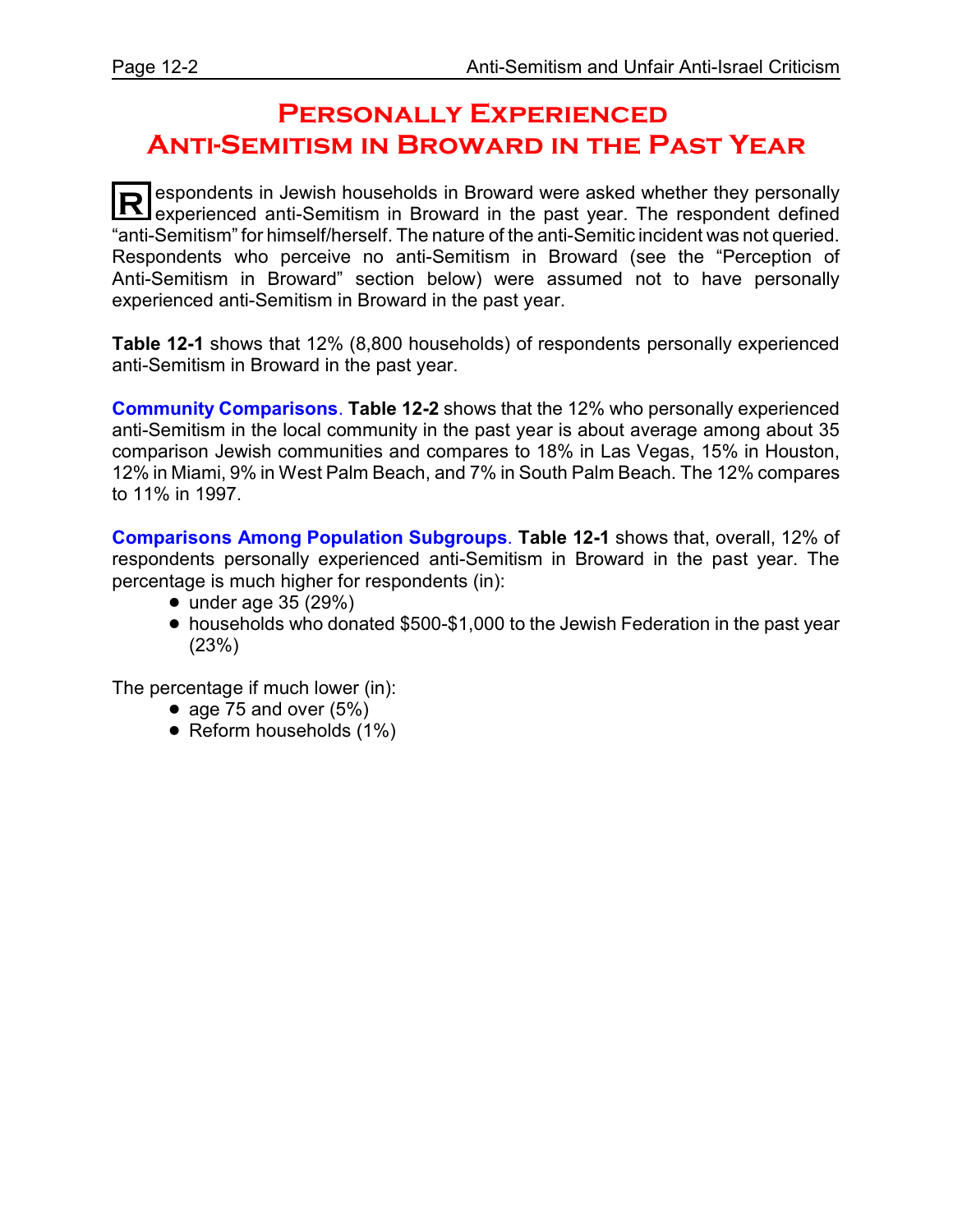| <b>TABLE 12-1</b><br>PERSONALLY EXPERIENCED ANTI-SEMITISM<br>IN BROWARD IN THE PAST YEAR |                                                                 |  |  |  |
|------------------------------------------------------------------------------------------|-----------------------------------------------------------------|--|--|--|
|                                                                                          | <b>BASE: RESPONDENTS</b>                                        |  |  |  |
| <b>Population Subgroup</b>                                                               | <b>Experienced Anti-Semitism in Broward</b><br>in the Past Year |  |  |  |
| 12.2%<br>All                                                                             |                                                                 |  |  |  |
|                                                                                          | <b>GEOGRAPHIC AREA</b>                                          |  |  |  |
| Northwest                                                                                | 21.2%                                                           |  |  |  |
| <b>North Central</b>                                                                     | 13.8%                                                           |  |  |  |
| East                                                                                     | 12.4%                                                           |  |  |  |
| <b>West Central</b>                                                                      | 8.3%                                                            |  |  |  |
| Southeast                                                                                | 15.4%                                                           |  |  |  |
| Southwest                                                                                | 8.1%                                                            |  |  |  |
|                                                                                          | <b>LENGTH OF RESIDENCE IN BROWARD</b>                           |  |  |  |
| $0 - 4$ years                                                                            | 7.9%                                                            |  |  |  |
| $5 - 9$ years                                                                            | 6.5%                                                            |  |  |  |
| 10 - 19 years                                                                            | 9.6%                                                            |  |  |  |
| 20 or more years                                                                         | 14.4%                                                           |  |  |  |
|                                                                                          | <b>AGE OF RESPONDENT</b>                                        |  |  |  |
| Under 35                                                                                 | 28.5%                                                           |  |  |  |
| $35 - 49$                                                                                | 10.1%                                                           |  |  |  |
| $50 - 64$                                                                                | 11.4%                                                           |  |  |  |
| 65 - 74                                                                                  | 16.4%                                                           |  |  |  |
| 75 and over                                                                              | 4.5%                                                            |  |  |  |
| $\rightarrow$ 65 and over                                                                | 10.2%                                                           |  |  |  |
|                                                                                          | <b>SEX OF RESPONDENT</b>                                        |  |  |  |
| Male                                                                                     | 12.7%                                                           |  |  |  |
| Female                                                                                   | 11.9%                                                           |  |  |  |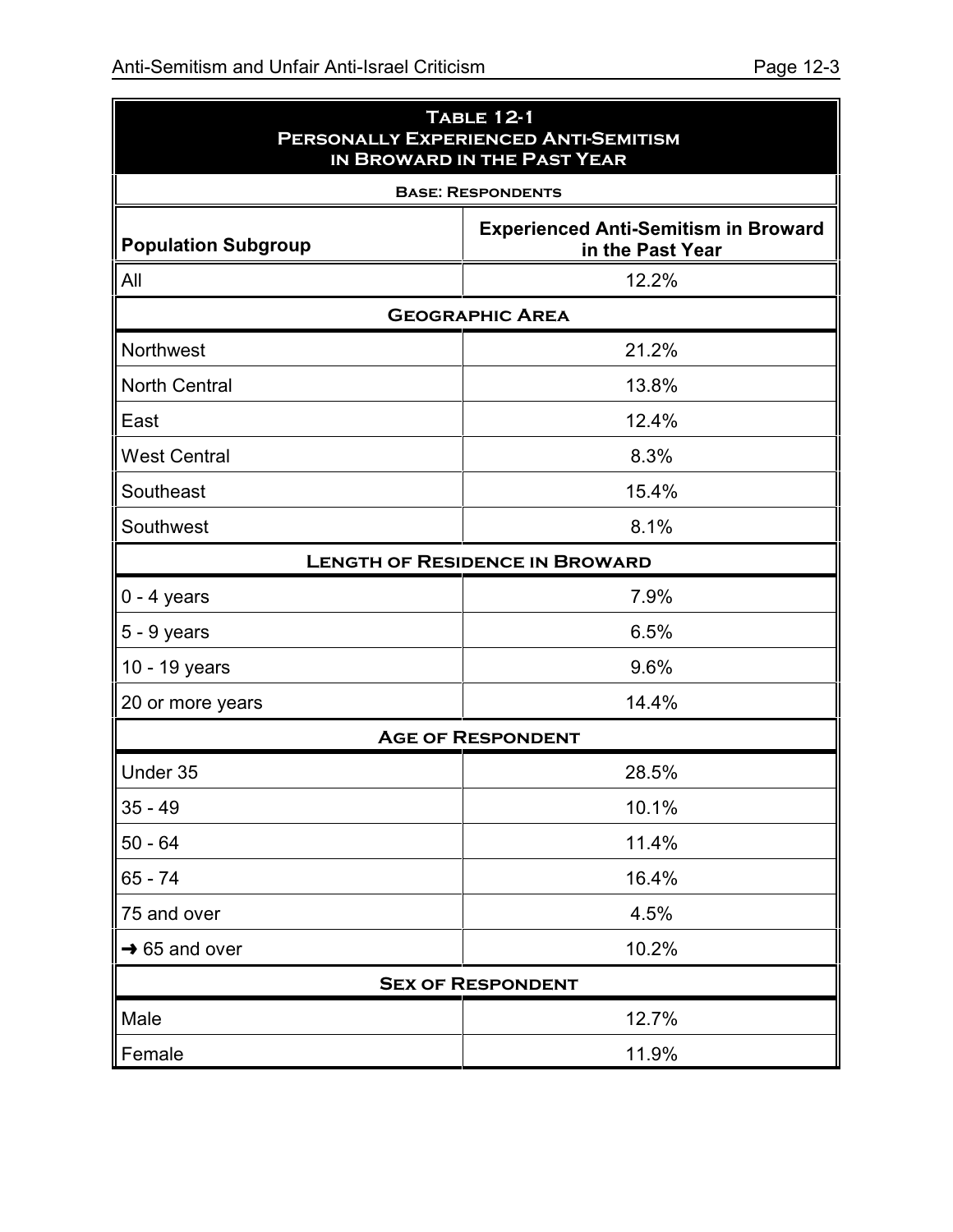| <b>TABLE 12-1</b><br>PERSONALLY EXPERIENCED ANTI-SEMITISM<br>IN BROWARD IN THE PAST YEAR |                                                                 |  |  |  |
|------------------------------------------------------------------------------------------|-----------------------------------------------------------------|--|--|--|
|                                                                                          | <b>BASE: RESPONDENTS</b>                                        |  |  |  |
| <b>Population Subgroup</b>                                                               | <b>Experienced Anti-Semitism in Broward</b><br>in the Past Year |  |  |  |
| All                                                                                      | 12.2%                                                           |  |  |  |
|                                                                                          | <b>HOUSEHOLD STRUCTURE</b>                                      |  |  |  |
| <b>Household with Children</b>                                                           | 6.9%                                                            |  |  |  |
| Household with Only Adult Children                                                       | 21.4%                                                           |  |  |  |
| <b>Non-Elderly Couple</b>                                                                | 14.9%                                                           |  |  |  |
| <b>Non-Elderly Single</b>                                                                | 20.2%                                                           |  |  |  |
| <b>Elderly Couple</b>                                                                    | 9.9%                                                            |  |  |  |
| <b>Elderly Single</b>                                                                    | 5.6%                                                            |  |  |  |
|                                                                                          | <b>HOUSEHOLD INCOME</b>                                         |  |  |  |
| Under \$25,000                                                                           | 4.8%                                                            |  |  |  |
| $$25 - $50,000$                                                                          | 15.2%                                                           |  |  |  |
| $$50 - $100,000$                                                                         | 12.0%                                                           |  |  |  |
| \$100 - \$200,000                                                                        | 16.3%                                                           |  |  |  |
| \$200,000 and over                                                                       | 14.1%                                                           |  |  |  |
|                                                                                          | <b>JEWISH IDENTIFICATION</b>                                    |  |  |  |
| Orthodox                                                                                 | 9.6%                                                            |  |  |  |
| Conservative                                                                             | 9.4%                                                            |  |  |  |
| Reform                                                                                   | 0.8%                                                            |  |  |  |
| Just Jewish                                                                              | 11.6%                                                           |  |  |  |
|                                                                                          | <b>TYPE OF MARRIAGE</b>                                         |  |  |  |
| In-married                                                                               | 13.7%                                                           |  |  |  |
| Conversionary                                                                            | 18.8%                                                           |  |  |  |
| Intermarried                                                                             | 7.6%                                                            |  |  |  |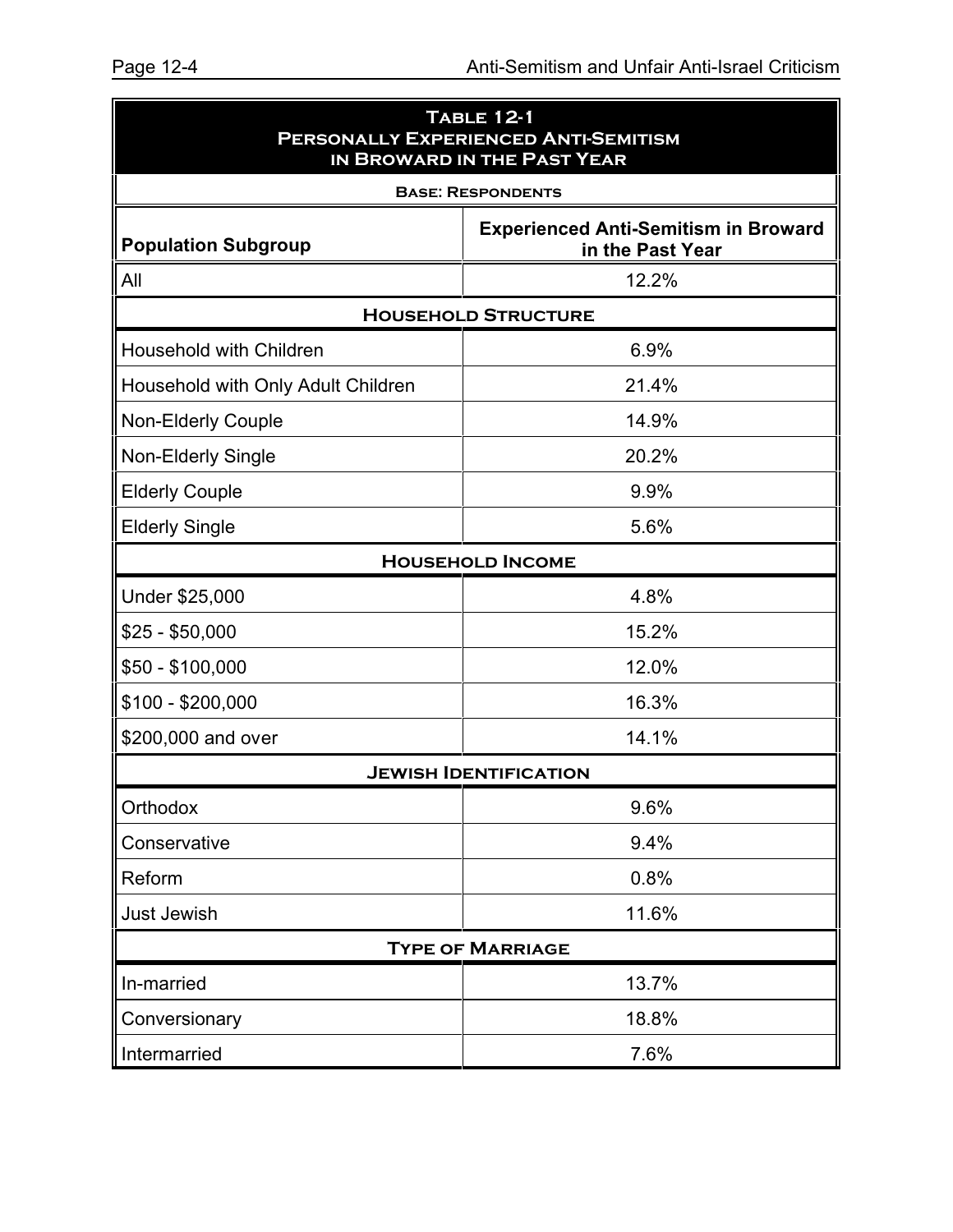| <b>TABLE 12-1</b><br>PERSONALLY EXPERIENCED ANTI-SEMITISM<br>IN BROWARD IN THE PAST YEAR      |                                                           |  |  |  |  |  |
|-----------------------------------------------------------------------------------------------|-----------------------------------------------------------|--|--|--|--|--|
|                                                                                               | <b>BASE: RESPONDENTS</b>                                  |  |  |  |  |  |
| <b>Experienced Anti-Semitism in Broward</b><br><b>Population Subgroup</b><br>in the Past Year |                                                           |  |  |  |  |  |
| All<br>12.2%                                                                                  |                                                           |  |  |  |  |  |
|                                                                                               | <b>SYNAGOGUE MEMBERSHIP</b>                               |  |  |  |  |  |
| Member                                                                                        | 11.8%                                                     |  |  |  |  |  |
| Non-Member                                                                                    | 12.5%                                                     |  |  |  |  |  |
|                                                                                               | <b>ATTENDED CHABAD IN THE PAST YEAR</b>                   |  |  |  |  |  |
| Attended                                                                                      | 17.4%                                                     |  |  |  |  |  |
| Did Not Attend                                                                                | 10.7%                                                     |  |  |  |  |  |
|                                                                                               | <b>JCC MEMBERSHIP</b>                                     |  |  |  |  |  |
| Member                                                                                        | 21.3%                                                     |  |  |  |  |  |
| Non-Member                                                                                    | 11.0%                                                     |  |  |  |  |  |
|                                                                                               | <b>JEWISH ORGANIZATION MEMBERSHIP</b>                     |  |  |  |  |  |
| Member                                                                                        | 11.7%                                                     |  |  |  |  |  |
| Non-Member                                                                                    | 12.4%                                                     |  |  |  |  |  |
|                                                                                               | <b>JEWISH FEDERATION MARKET SEGMENTS IN THE PAST YEAR</b> |  |  |  |  |  |
| Donated to Federation                                                                         | 13.5%                                                     |  |  |  |  |  |
| Asked, Did Not Donate                                                                         | 8.7%                                                      |  |  |  |  |  |
| <b>Not Asked</b>                                                                              | 12.4%                                                     |  |  |  |  |  |
|                                                                                               | <b>DONATED TO JEWISH FEDERATION IN THE PAST YEAR</b>      |  |  |  |  |  |
| Nothing                                                                                       | 12.0%                                                     |  |  |  |  |  |
| <b>Under \$100</b>                                                                            | 15.1%                                                     |  |  |  |  |  |
| $$100 - $500$                                                                                 | 10.6%                                                     |  |  |  |  |  |
| $$500 - $1,000$                                                                               | 22.6%                                                     |  |  |  |  |  |
| \$1,000 and over                                                                              | 6.5%                                                      |  |  |  |  |  |
| Note: Respondents who replied "don't know" to this question are omitted from the<br>analysis. |                                                           |  |  |  |  |  |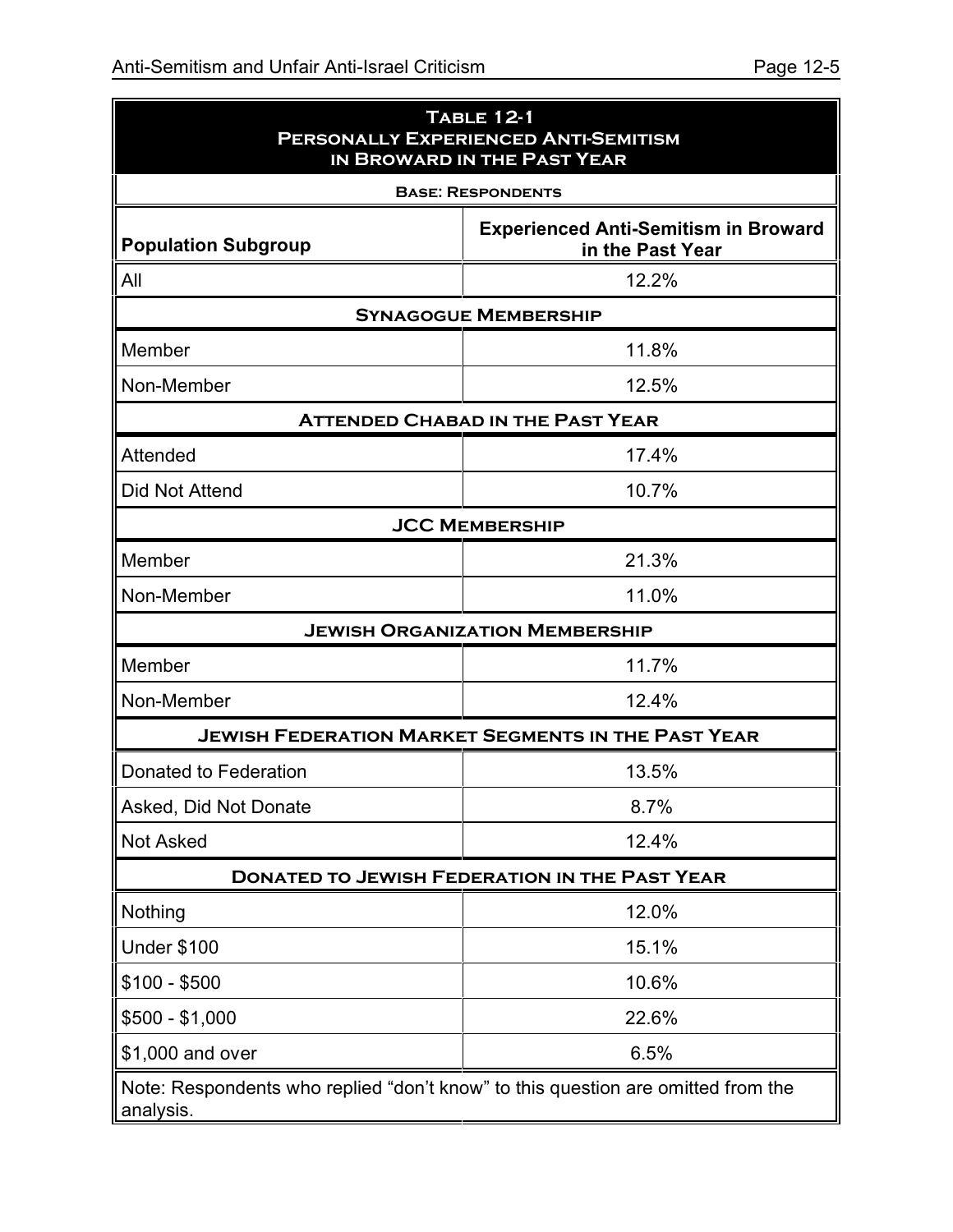**S Palm Beach 2005 7%** 

| <b>TABLE 12-2</b><br>PERSONALLY EXPERIENCED ANTI-SEMITISM IN THE LOCAL COMMUNITY<br><b>IN THE PAST YEAR</b><br><b>COMMUNITY COMPARISONS</b> |      |               |  |                                 |      |               |  |
|---------------------------------------------------------------------------------------------------------------------------------------------|------|---------------|--|---------------------------------|------|---------------|--|
|                                                                                                                                             |      |               |  | <b>BASE: JEWISH RESPONDENTS</b> |      |               |  |
| <b>Community</b>                                                                                                                            | Year | $\frac{0}{0}$ |  | <b>Community</b>                | Year | $\frac{0}{0}$ |  |
| Orlando                                                                                                                                     | 1993 | 31%           |  | Portland (ME)                   | 2007 | 16%           |  |
| Denver                                                                                                                                      | 2007 | 24%           |  | Minneapolis                     | 2004 | 16%           |  |
| York                                                                                                                                        | 1999 | 24%           |  | Houston                         | 2016 | 15%           |  |
| Milwaukee                                                                                                                                   | 1996 | 24%           |  | Detroit                         | 2005 | 15%           |  |
| Richmond                                                                                                                                    | 1994 | 23%           |  | 2010<br>14%<br>New Haven        |      |               |  |
| Charlotte                                                                                                                                   | 1997 | 22%           |  | 14%<br>2007<br>San Antonio      |      |               |  |
| St. Petersburg                                                                                                                              | 1994 | 22%           |  | Hartford<br>2000                |      | 13%           |  |
| Jacksonville                                                                                                                                | 2002 | 21%           |  | 2000<br>Westport                |      | 13%           |  |
| Harrisburg                                                                                                                                  | 1994 | 21%           |  | Monmouth<br>1997                |      | 13%           |  |
| San Diego                                                                                                                                   | 2003 | 19%           |  | 2016<br><b>BROWARD</b>          |      | 12%           |  |
| Rochester                                                                                                                                   | 1999 | 19%           |  | 12%<br>2014<br><b>Miami</b>     |      |               |  |
| Las Vegas                                                                                                                                   | 2005 | 18%           |  | Washington                      | 2003 | 12%           |  |
| St. Paul                                                                                                                                    | 2004 | 18%           |  | Bergen                          | 2001 | 12%           |  |
| Tucson                                                                                                                                      | 2002 | 18%           |  | <b>Atlantic County</b>          | 2004 | 11%           |  |
| <b>Tidewater</b>                                                                                                                            | 2001 | 18%           |  | Sarasota                        | 2001 | 11%           |  |
| Rhode Island                                                                                                                                | 2002 | 17%           |  | <b>Broward</b>                  | 1997 | 11%           |  |
| <b>Lehigh Valley</b>                                                                                                                        | 2007 | 16%           |  | <b>W Palm Beach</b>             | 2005 | 9%            |  |
|                                                                                                                                             |      |               |  | Middlesex                       | 2008 | 8%            |  |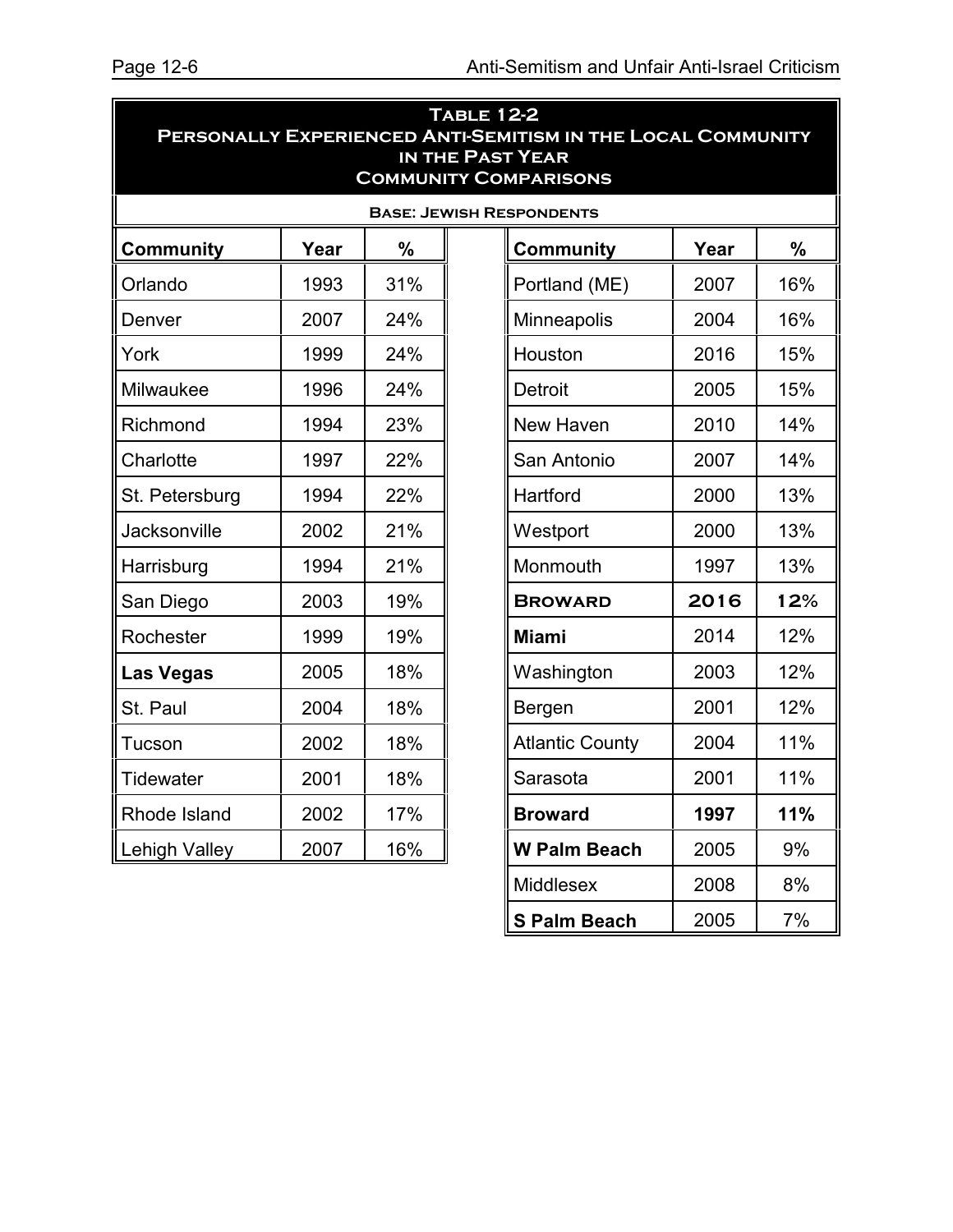#### **Jewish Children Experienced Anti-Semitism in Broward in the Past Year**

**T** able 12-3 shows that 13% (1,500 households) of households with Jewish children age<br> **T** 6.17 in Broward contain a Jowish child ago 6.17 who experienced anti-Somitism in 6-17 in Broward contain a Jewish child age 6-17 who experienced anti-Semitism in Broward.

**Community Comparisons**. **Table 12-4** shows that the 13% with a Jewish child age 6-17 who **experienced anti-Semitism** in the local community in the past year is about average among about 30 comparison Jewish communities and compares to 28% in both Houston and West Palm Beach, 20% in Las Vegas, 9% in South Palm Beach, and 6% in Miami. The 18% compares to 16% in 1997.

| <b>TABLE 12-3</b><br><b>HOUSEHOLDS IN WHICH A JEWISH CHILD AGE 6-17</b><br><b>EXPERIENCED ANTI-SEMITISM IN BROWARD</b><br><b>IN THE PAST YEAR</b><br><b>BASE: HOUSEHOLDS WITH JEWISH CHILDREN AGE 6-17</b> |       |  |  |  |  |
|------------------------------------------------------------------------------------------------------------------------------------------------------------------------------------------------------------|-------|--|--|--|--|
| <b>Experience with Anti-Semitism</b><br>Percentage                                                                                                                                                         |       |  |  |  |  |
| Child Experienced Anti-Semitism                                                                                                                                                                            | 13.8% |  |  |  |  |
| Child Did Not Experience Anti-Semitism<br>86.2                                                                                                                                                             |       |  |  |  |  |
|                                                                                                                                                                                                            |       |  |  |  |  |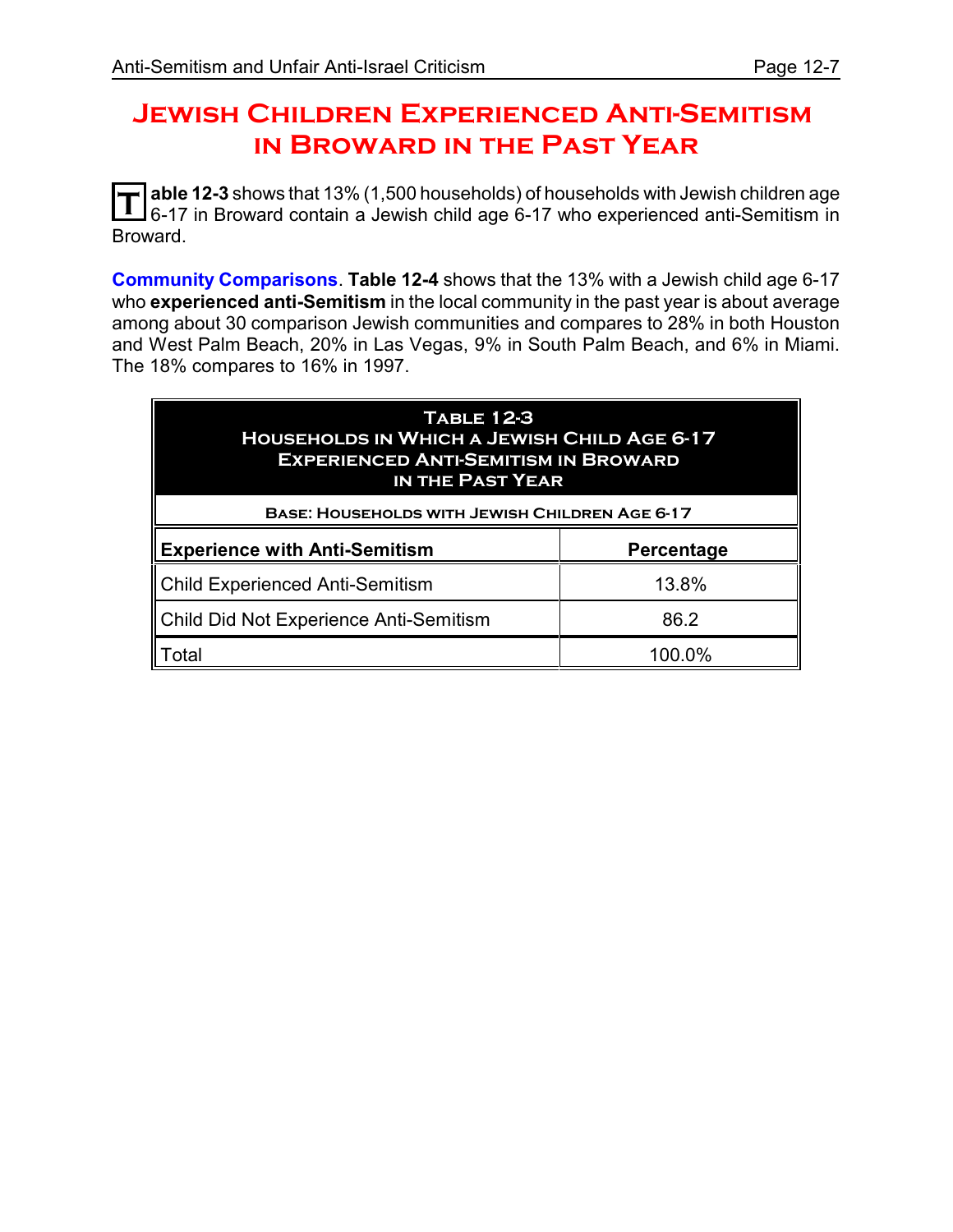| <b>TABLE 12-4</b><br>HOUSEHOLDS IN WHICH A JEWISH CHILD AGE 6-17<br><b>EXPERIENCED ANTI-SEMITISM IN THE LOCAL COMMUNITY IN THE PAST YEAR</b><br><b>COMMUNITY COMPARISONS</b> |      |                                                      |                                                       |     |  |  |  |  |
|------------------------------------------------------------------------------------------------------------------------------------------------------------------------------|------|------------------------------------------------------|-------------------------------------------------------|-----|--|--|--|--|
|                                                                                                                                                                              |      |                                                      | <b>BASE: HOUSEHOLDS WITH JEWISH CHILDREN AGE 6-17</b> |     |  |  |  |  |
|                                                                                                                                                                              |      |                                                      | <b>Experienced Anti-Semitism:</b>                     |     |  |  |  |  |
| <b>Community</b>                                                                                                                                                             | Year | <b>At School</b><br><b>Elsewhere</b><br><b>Total</b> |                                                       |     |  |  |  |  |
| San Antonio                                                                                                                                                                  | 2007 | 31%                                                  | 3                                                     | 34% |  |  |  |  |
| York                                                                                                                                                                         | 1999 | <b>NA</b>                                            | <b>NA</b>                                             | 30% |  |  |  |  |
| St. Petersburg                                                                                                                                                               | 1994 | <b>NA</b>                                            | <b>NA</b>                                             | 30% |  |  |  |  |
| Sarasota                                                                                                                                                                     | 2001 | 22%                                                  | 6                                                     | 29% |  |  |  |  |
| Houston                                                                                                                                                                      | 2016 | <b>NA</b>                                            | <b>NA</b>                                             | 28% |  |  |  |  |
| <b>W Palm Beach</b>                                                                                                                                                          | 2005 | 26%                                                  | $\overline{2}$                                        | 28% |  |  |  |  |
| Tidewater                                                                                                                                                                    | 2001 | 22%                                                  | 1                                                     | 23% |  |  |  |  |
| <b>Las Vegas</b>                                                                                                                                                             | 2005 | 17%                                                  | 3                                                     | 20% |  |  |  |  |
| Jacksonville                                                                                                                                                                 | 2002 | 18%                                                  | 1                                                     | 20% |  |  |  |  |
| Harrisburg                                                                                                                                                                   | 1994 | <b>NA</b>                                            | <b>NA</b>                                             | 19% |  |  |  |  |
| <b>Lehigh Valley</b>                                                                                                                                                         | 2007 | 15%                                                  | 3                                                     | 18% |  |  |  |  |
| <b>Detroit</b>                                                                                                                                                               | 2005 | 8%                                                   | 10                                                    | 18% |  |  |  |  |
| Minneapolis                                                                                                                                                                  | 2004 | 16%                                                  | $\overline{2}$                                        | 18% |  |  |  |  |
| Rhode Island                                                                                                                                                                 | 2002 | 15%                                                  | 3                                                     | 18% |  |  |  |  |
| Charlotte                                                                                                                                                                    | 1997 | <b>NA</b>                                            | <b>NA</b>                                             | 18% |  |  |  |  |
| New Haven                                                                                                                                                                    | 2010 | 14%                                                  | 3                                                     | 17% |  |  |  |  |
| Milwaukee                                                                                                                                                                    | 1996 | <b>NA</b>                                            | <b>NA</b>                                             | 17% |  |  |  |  |
| Rochester                                                                                                                                                                    | 1999 | 13%                                                  | 3                                                     | 16% |  |  |  |  |
| <b>Broward</b>                                                                                                                                                               | 1997 | <b>NA</b>                                            | <b>NA</b>                                             | 16% |  |  |  |  |
| <b>Atlantic County</b>                                                                                                                                                       | 2004 | 14%                                                  | 1                                                     | 15% |  |  |  |  |
| <b>BROWARD</b>                                                                                                                                                               | 2016 | <b>NA</b>                                            | <b>NA</b>                                             | 13% |  |  |  |  |
| Middlesex                                                                                                                                                                    | 2008 | 9%                                                   | 4                                                     | 13% |  |  |  |  |
| Portland (ME)                                                                                                                                                                | 2007 | 11%                                                  | $\overline{2}$                                        | 13% |  |  |  |  |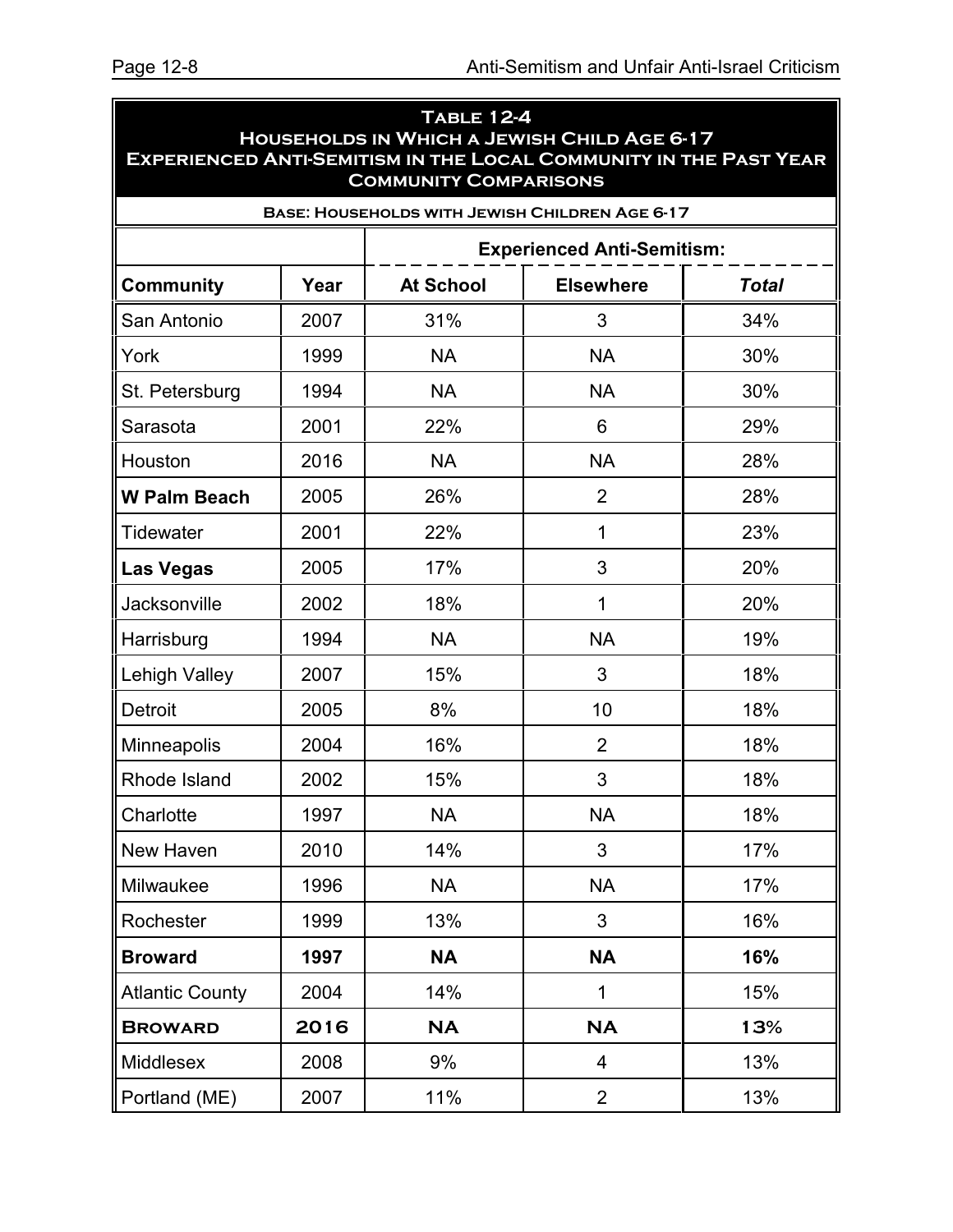| <b>TABLE 12-4</b><br>HOUSEHOLDS IN WHICH A JEWISH CHILD AGE 6-17<br><b>EXPERIENCED ANTI-SEMITISM IN THE LOCAL COMMUNITY IN THE PAST YEAR</b><br><b>COMMUNITY COMPARISONS</b> |                                                       |                  |                                  |     |  |  |  |  |
|------------------------------------------------------------------------------------------------------------------------------------------------------------------------------|-------------------------------------------------------|------------------|----------------------------------|-----|--|--|--|--|
|                                                                                                                                                                              | <b>BASE: HOUSEHOLDS WITH JEWISH CHILDREN AGE 6-17</b> |                  |                                  |     |  |  |  |  |
|                                                                                                                                                                              | <b>Experienced Anti-Semitism:</b>                     |                  |                                  |     |  |  |  |  |
| <b>Community</b>                                                                                                                                                             | Year                                                  | <b>At School</b> | <b>Elsewhere</b><br><b>Total</b> |     |  |  |  |  |
| Hartford                                                                                                                                                                     | 2000                                                  | 12%              | 1                                | 13% |  |  |  |  |
| Westport                                                                                                                                                                     | 2000                                                  | 10%              | $\overline{2}$                   | 12% |  |  |  |  |
| Bergen                                                                                                                                                                       | 2001                                                  | 7%               | 3                                | 11% |  |  |  |  |
| St. Paul                                                                                                                                                                     | 2004                                                  | 9%               | 1                                | 10% |  |  |  |  |
| Monmouth                                                                                                                                                                     | 1997                                                  | <b>NA</b>        | <b>NA</b>                        | 10% |  |  |  |  |
| <b>S Palm Beach</b>                                                                                                                                                          | 2005                                                  | 7%               | 2                                | 9%  |  |  |  |  |
| Tucson                                                                                                                                                                       | 2002                                                  | 9%               | $\mathbf 0$                      | 9%  |  |  |  |  |
| Washington                                                                                                                                                                   | 2003                                                  | 5%               | 3                                | 8%  |  |  |  |  |
| Miami                                                                                                                                                                        | 2014                                                  | <b>NA</b>        | <b>NA</b>                        | 6%  |  |  |  |  |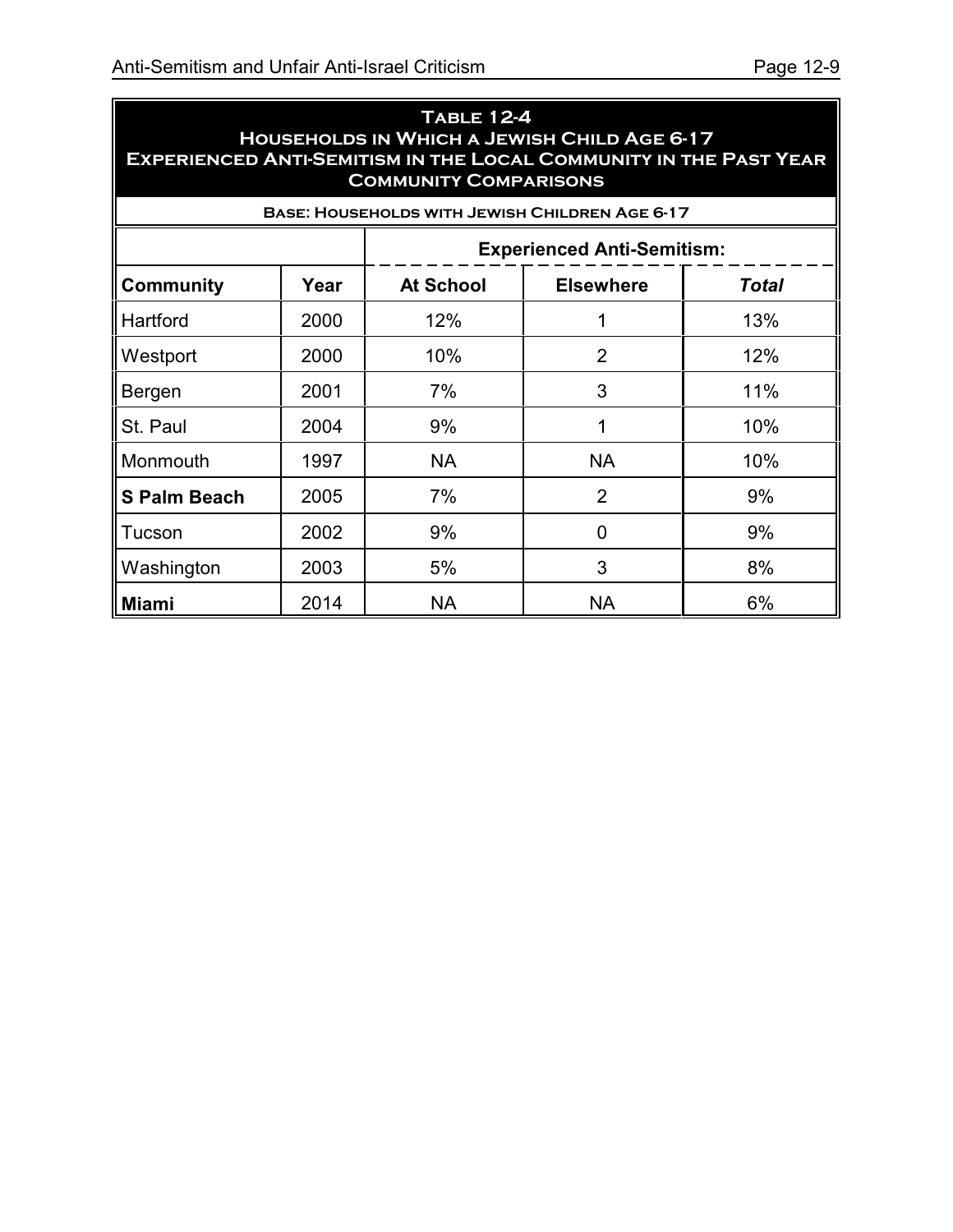#### **Perception of Anti-Semitism in Broward**

**T** able 12-5 shows that 7% of respondents in Jewish households in Broward perceive<br>I a great deal of anti-Semitism in Broward; 34%, a moderate amount; 44%, a little; and **able 12-5** shows that 7% of respondents in Jewish households in Broward perceive 15%, none at all. In total, 38% of respondents perceive a great deal/moderate amount of anti-Semitism in Broward.

 $\vee$  Omitted from this analysis are the 10% of respondents who responded "don't know" to this question.

**Community Comparisons**. **Table 12-6** shows that the 41% who perceive **a great deal/moderate amount** of anti-Semitism in the local community is about average among about 35 comparison Jewish communities and compares to 45% in Las Vegas, 43% in Houston, 41% in South Palm Beach, and 38% in Miami. The 41% compares to 54% in 1997.

The 7% who perceive **a great deal** of anti-Semitism in the local community is about average among about 35 comparison Jewish communities and compares to 11% in Las Vegas, 9% in both Miami and South Palm Beach, 5% in Houston, and 3% in Washington. The 7% compares to 15% in 1997.

The 15% who perceive **no anti-Semitism at all** in the local community is about average among about 35 comparison Jewish communities and compares to 26% in South Palm Beach, 20% in Miami, and 15% in Houston, 13% in Las Vegas. The 15% compares to 14% in 1997.

**Comparisons Among Population Subgroups**. **Table 12-5** shows that, overall, 41% of respondents perceive a great deal/moderate amount of anti-Semitism in Broward. The percentage is much higher for respondents (in):

- who personally experienced anti-Semitism in Broward in the past year (62%)
- age 75 and over  $(60\%)$
- $\bullet$  elderly couple households (49%) and elderly single households (55%)
- ! households earning an annual income under \$25,000 (55%)
- ! households who donated under \$100 to the Jewish Federation in the past year (54%)

The percentage is much lower for respondents (in):

- households in the East (22%)
- households in residence in Broward for 0-4 years (21%) and 5-9 years (21%)
- $\bullet$  under age 35 (21%) and age 35-49 (28%)
- households with children (26%)
- ! households earning an annual income of \$200,000 and over (27%)
- ! households who donated \$1,000 and over to the Jewish Federation in the past year (27%)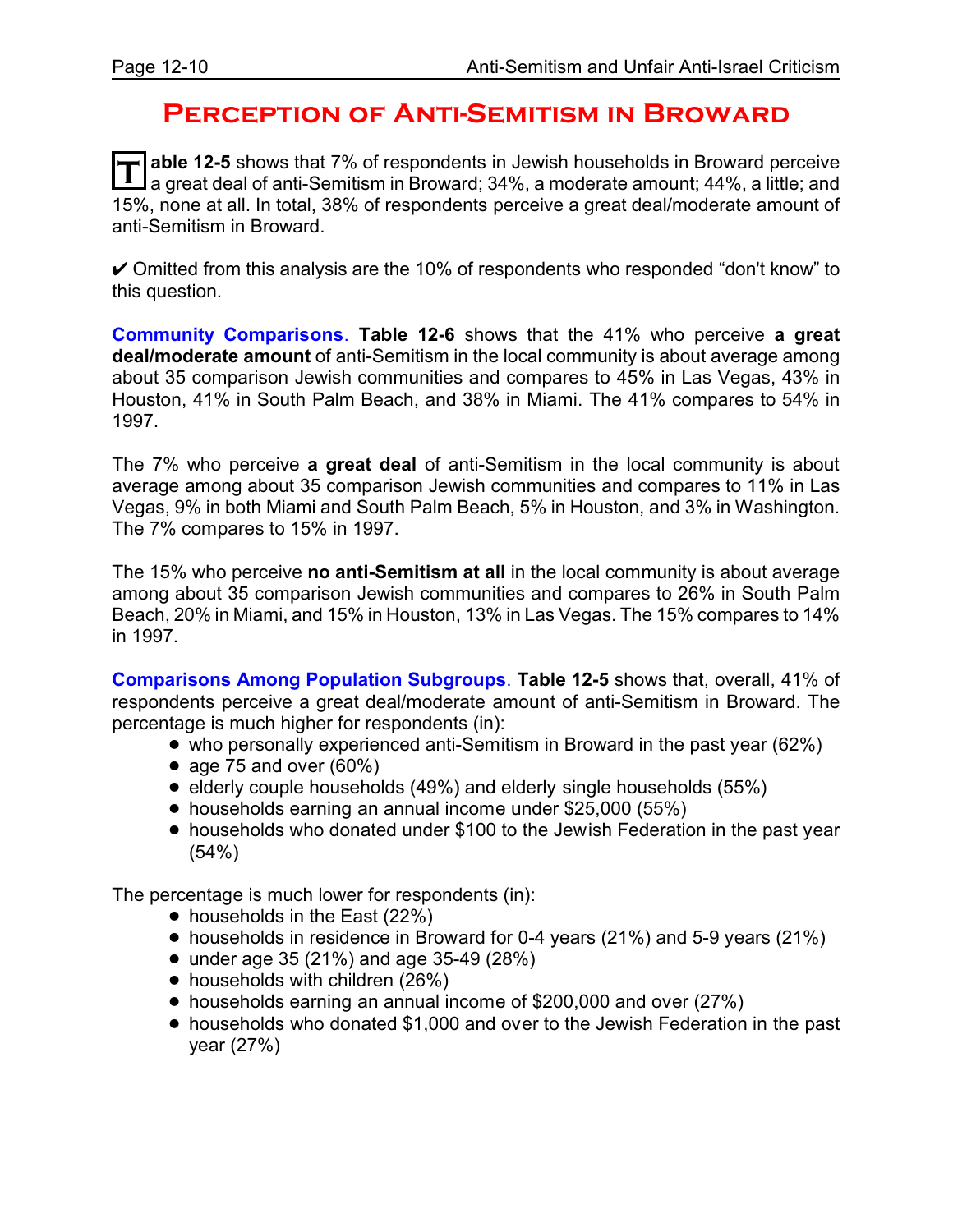| <b>TABLE 12-5</b><br><b>PERCEPTION OF ANTI-SEMITISM IN BROWARD</b> |                                                  |                                  |                                       |                 |                       |
|--------------------------------------------------------------------|--------------------------------------------------|----------------------------------|---------------------------------------|-----------------|-----------------------|
|                                                                    |                                                  | <b>BASE: RESPONDENTS</b>         |                                       |                 |                       |
| <b>Population Subgroup</b>                                         | Great Deal +<br><b>Moderate</b><br><b>Amount</b> | A<br><b>Great</b><br><b>Deal</b> | A<br><b>Moderate</b><br><b>Amount</b> | <b>A Little</b> | <b>None</b><br>at All |
| All                                                                | 41.0%                                            | 6.7%                             | 34.3                                  | 43.6            | 15.4                  |
| <b>EXPERIENCED ANTI-SEMITISM IN BROWARD IN THE PAST YEAR</b>       |                                                  |                                  |                                       |                 |                       |
| Experienced                                                        | 62.1%                                            | 15.6%                            | 46.5                                  | 37.9            | 0.0                   |
| <b>No</b>                                                          | 37.6%                                            | 5.3%                             | 32.3                                  | 44.5            | 17.9                  |
|                                                                    |                                                  | <b>GEOGRAPHIC AREA</b>           |                                       |                 |                       |
| Northwest                                                          | 42.9%                                            | 2.5%                             | 40.4                                  | 46.2            | 10.9                  |
| <b>North Central</b>                                               | 49.1%                                            | 6.3%                             | 42.8                                  | 29.6            | 21.3                  |
| East                                                               | 22.1%                                            | 3.4%                             | 18.7                                  | 51.3            | 26.6                  |
| <b>West Central</b>                                                | 47.3%                                            | 8.8%                             | 38.5                                  | 38.6            | 14.1                  |
| Southeast                                                          | 41.4%                                            | 8.2%                             | 33.2                                  | 48.6            | 10.0                  |
| Southwest                                                          | 37.2%                                            | 7.6%                             | 29.6                                  | 46.6            | 16.2                  |
|                                                                    | <b>LENGTH OF RESIDENCE IN BROWARD</b>            |                                  |                                       |                 |                       |
| $0 - 4$ years                                                      | 21.0%                                            | 8.1%                             | 12.9                                  | 61.9            | 17.1                  |
| $5 - 9$ years                                                      | 21.4%                                            | 2.0%                             | 19.4                                  | 49.8            | 28.8                  |
| 10 - 19 years                                                      | 37.3%                                            | 2.9%                             | 34.4                                  | 41.1            | 21.6                  |
| 20 or more years                                                   | 46.7%                                            | 8.5%                             | 38.2                                  | 42.0            | 11.3                  |
|                                                                    | <b>AGE OF RESPONDENT</b>                         |                                  |                                       |                 |                       |
| Under 35                                                           | 20.9%                                            | 0.5%                             | 20.4                                  | 66.0            | 13.1                  |
| $35 - 49$                                                          | 27.9%                                            | 4.2%                             | 23.7                                  | 50.4            | 21.7                  |
| $50 - 64$                                                          | 43.7%                                            | 4.0%                             | 39.7                                  | 43.6            | 12.7                  |
| 65 - 74                                                            | 40.7%                                            | 9.9%                             | 30.8                                  | 46.5            | 12.8                  |
| 75 and over                                                        | 59.6%                                            | 13.6%                            | 46.0                                  | 22.5            | 17.9                  |
| $\rightarrow$ 65 and over                                          | 49.8%                                            | 11.6%                            | 38.2                                  | 34.9            | 15.3                  |
|                                                                    | <b>SEX OF RESPONDENT</b>                         |                                  |                                       |                 |                       |
| Male                                                               | 38.8%                                            | 6.5%                             | 32.3                                  | 48.0            | 13.2                  |
| Female                                                             | 42.7%                                            | 6.9%                             | 35.8                                  | 40.3            | 17.0                  |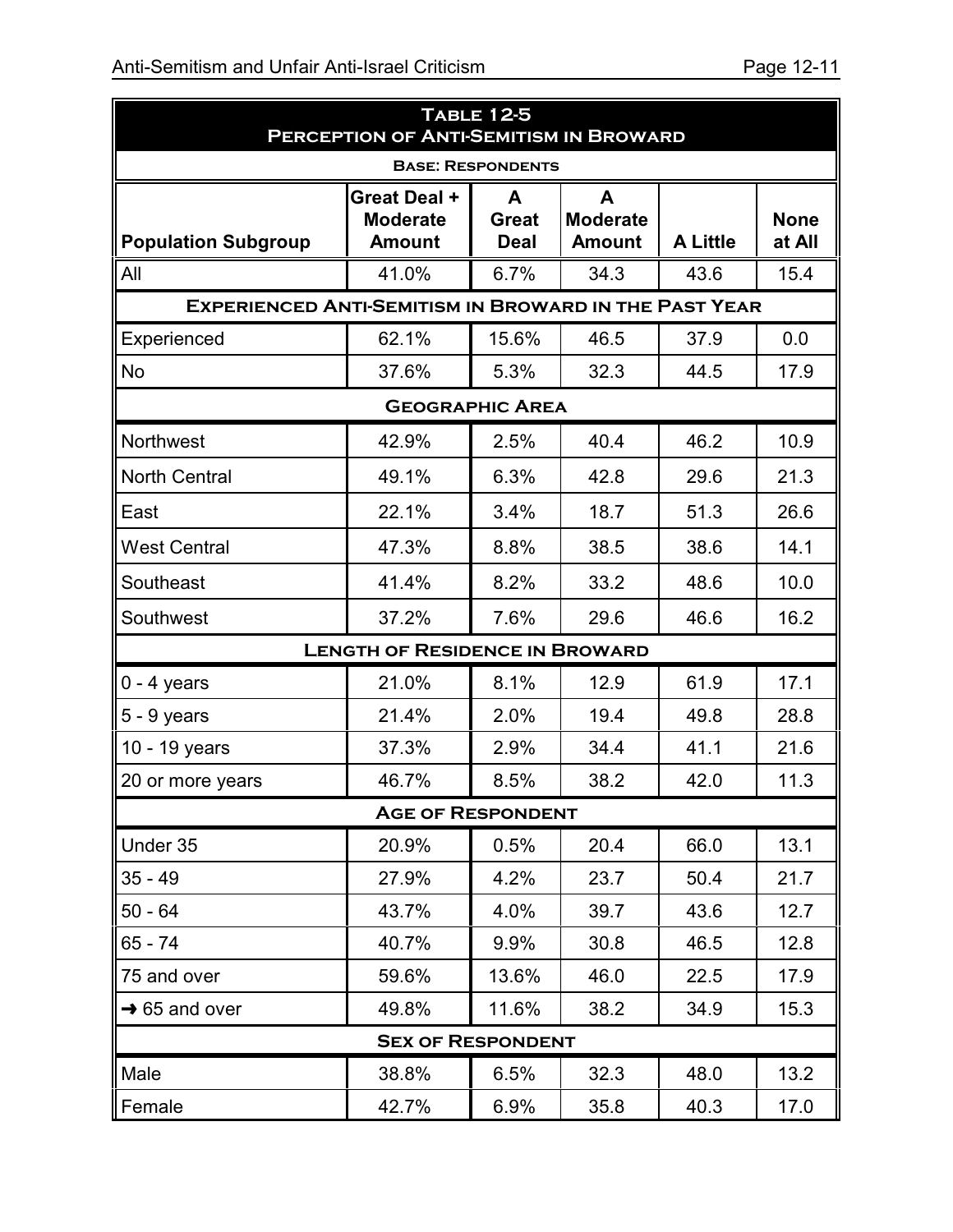| <b>TABLE 12-5</b><br>PERCEPTION OF ANTI-SEMITISM IN BROWARD |                                                  |                                  |                                       |                 |                       |
|-------------------------------------------------------------|--------------------------------------------------|----------------------------------|---------------------------------------|-----------------|-----------------------|
|                                                             |                                                  | <b>BASE: RESPONDENTS</b>         |                                       |                 |                       |
| <b>Population Subgroup</b>                                  | Great Deal +<br><b>Moderate</b><br><b>Amount</b> | A<br><b>Great</b><br><b>Deal</b> | A<br><b>Moderate</b><br><b>Amount</b> | <b>A Little</b> | <b>None</b><br>at All |
| All                                                         | 41.0%                                            | 6.7%                             | 34.3                                  | 43.6            | 15.4                  |
|                                                             | <b>HOUSEHOLD STRUCTURE</b>                       |                                  |                                       |                 |                       |
| <b>Household with Children</b>                              | 25.5%                                            | 3.9%                             | 21.6                                  | 55.3            | 19.2                  |
| Household with Only<br><b>Adult Children</b>                | 41.1%                                            | 8.0%                             | 33.1                                  | 42.3            | 16.6                  |
| <b>Non-Elderly Couple</b>                                   | 42.5%                                            | 1.6%                             | 40.9                                  | 44.2            | 13.3                  |
| Non-Elderly Single                                          | 49.1%                                            | 1.3%                             | 47.8                                  | 44.2            | 6.7                   |
| <b>Elderly Couple</b>                                       | 49.4%                                            | 9.8%                             | 39.6                                  | 34.9            | 15.7                  |
| <b>Elderly Single</b>                                       | 50.2%                                            | 13.7%                            | 36.5                                  | 30.6            | 19.2                  |
|                                                             | <b>HOUSEHOLD INCOME</b>                          |                                  |                                       |                 |                       |
| Under \$25,000                                              | 54.7%                                            | 20.7%                            | 34.0                                  | 25.7            | 19.6                  |
| $$25 - $50,000$                                             | 43.4%                                            | 2.1%                             | 41.3                                  | 37.5            | 19.1                  |
| \$50 - \$100,000                                            | 42.8%                                            | 5.9%                             | 36.9                                  | 46.9            | 10.3                  |
| \$100 - \$200,000                                           | 32.0%                                            | 3.6%                             | 28.4                                  | 58.3            | 9.7                   |
| \$200,000 and over                                          | 27.3%                                            | 0.6%                             | 26.7                                  | 50.7            | 22.0                  |
|                                                             | <b>JEWISH IDENTIFICATION</b>                     |                                  |                                       |                 |                       |
| Orthodox                                                    | 41.3%                                            | 9.0%                             | 32.3                                  | 32.5            | 26.2                  |
| Conservative                                                | 42.0%                                            | 7.7%                             | 34.3                                  | 34.6            | 23.4                  |
| Reform                                                      | 43.6%                                            | 2.2%                             | 41.4                                  | 46.1            | 10.3                  |
| Just Jewish                                                 | 38.0%                                            | 8.8%                             | 29.2                                  | 50.0            | 12.0                  |
| <b>TYPE OF MARRIAGE</b>                                     |                                                  |                                  |                                       |                 |                       |
| In-married                                                  | 44.4%                                            | 6.3%                             | 38.1                                  | 41.0            | 14.6                  |
| Conversionary                                               | 30.2%                                            | 11.7%                            | 18.5                                  | 58.7            | 11.1                  |
| Intermarried                                                | 29.7%                                            | 2.5%                             | 27.2                                  | 52.3            | 18.0                  |
|                                                             | <b>SYNAGOGUE MEMBERSHIP</b>                      |                                  |                                       |                 |                       |
| Member                                                      | 43.4%                                            | 2.5%                             | 40.9                                  | 41.7            | 14.9                  |
| Non-Member                                                  | 39.8%                                            | 9.0%                             | 30.8                                  | 44.6            | 15.6                  |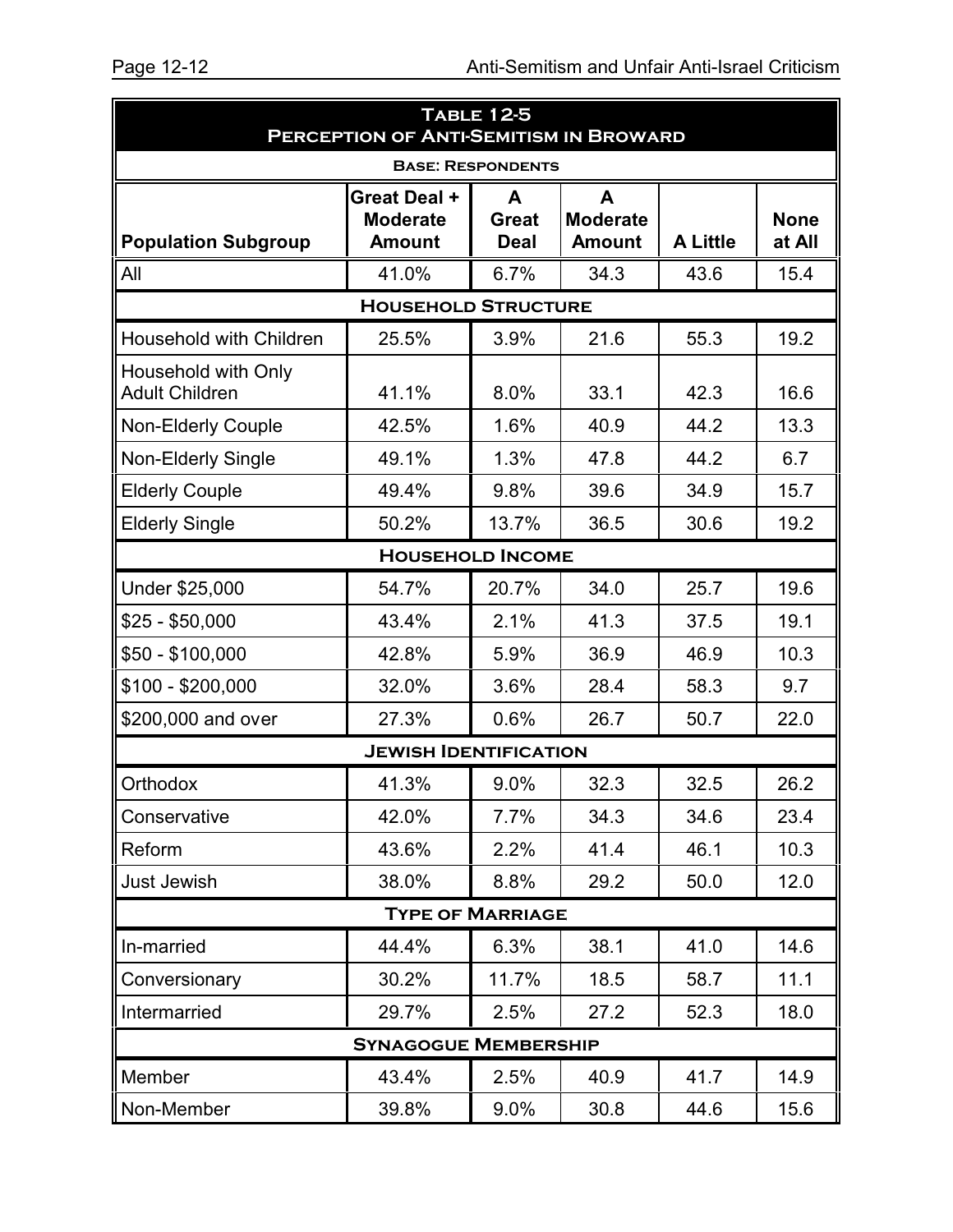| <b>TABLE 12-5</b><br><b>PERCEPTION OF ANTI-SEMITISM IN BROWARD</b>                                                                                   |                                                      |                                  |                                       |                 |                       |
|------------------------------------------------------------------------------------------------------------------------------------------------------|------------------------------------------------------|----------------------------------|---------------------------------------|-----------------|-----------------------|
|                                                                                                                                                      |                                                      | <b>BASE: RESPONDENTS</b>         |                                       |                 |                       |
| <b>Population Subgroup</b>                                                                                                                           | Great Deal +<br><b>Moderate</b><br><b>Amount</b>     | A<br><b>Great</b><br><b>Deal</b> | A<br><b>Moderate</b><br><b>Amount</b> | <b>A Little</b> | <b>None</b><br>at All |
| All                                                                                                                                                  | 41.0%                                                | 6.7%                             | 34.3                                  | 43.6            | 15.4                  |
|                                                                                                                                                      | <b>ATTENDED CHABAD IN THE PAST YEAR</b>              |                                  |                                       |                 |                       |
| Attended                                                                                                                                             | 34.9%                                                | 4.9%                             | 30.0                                  | 40.0            | 25.1                  |
| Did Not Attend                                                                                                                                       | 42.9%                                                | 7.2%                             | 35.7                                  | 44.7            | 12.4                  |
|                                                                                                                                                      |                                                      | <b>JCC MEMBERSHIP</b>            |                                       |                 |                       |
| Member                                                                                                                                               | 39.3%                                                | 1.2%                             | 38.1                                  | 49.3            | 11.4                  |
| Non-Member                                                                                                                                           | 41.3%                                                | 7.5%                             | 33.8                                  | 42.8            | 15.9                  |
|                                                                                                                                                      | <b>JEWISH ORGANIZATION MEMBERSHIP</b>                |                                  |                                       |                 |                       |
| Member                                                                                                                                               | 46.4%                                                | 8.1%                             | 38.3                                  | 33.7            | 19.9                  |
| Non-Member                                                                                                                                           | 39.8%                                                | 6.4%                             | 33.4                                  | 45.9            | 14.3                  |
| <b>JEWISH FEDERATION MARKET SEGMENTS IN THE PAST YEAR</b>                                                                                            |                                                      |                                  |                                       |                 |                       |
| Donated to Federation                                                                                                                                | 42.7%                                                | 4.7%                             | 38.0                                  | 42.7            | 14.6                  |
| Asked, Did Not Donate                                                                                                                                | 40.1%                                                | 4.7%                             | 35.4                                  | 54.4            | 5.5                   |
| <b>Not Asked</b>                                                                                                                                     | 40.3%                                                | 7.8%                             | 32.5                                  | 42.7            | 17.0                  |
|                                                                                                                                                      | <b>DONATED TO JEWISH FEDERATION IN THE PAST YEAR</b> |                                  |                                       |                 |                       |
| Nothing                                                                                                                                              | 40.3%                                                | 7.5%                             | 32.8                                  | 43.9            | 15.8                  |
| Under \$100                                                                                                                                          | 53.6%                                                | 3.5%                             | 50.1                                  | 29.8            | 16.6                  |
| $$100 - $500$                                                                                                                                        | 35.0%                                                | 9.4%                             | 25.6                                  | 49.3            | 15.7                  |
| $$500 - $1,000$                                                                                                                                      | 39.3%                                                | 0.8%                             | 38.5                                  | 56.2            | 4.5                   |
| \$1,000 and over                                                                                                                                     | 27.0%                                                | 0.5%                             | 26.5                                  | 58.0            | 15.0                  |
| <sup>1</sup> Respondents who perceive no anti-Semitism in Broward were assumed not to have<br>experienced anti-Semitism in Broward in the past year. |                                                      |                                  |                                       |                 |                       |

Note: Respondents who replied "don't know" to this question are omitted from the analysis.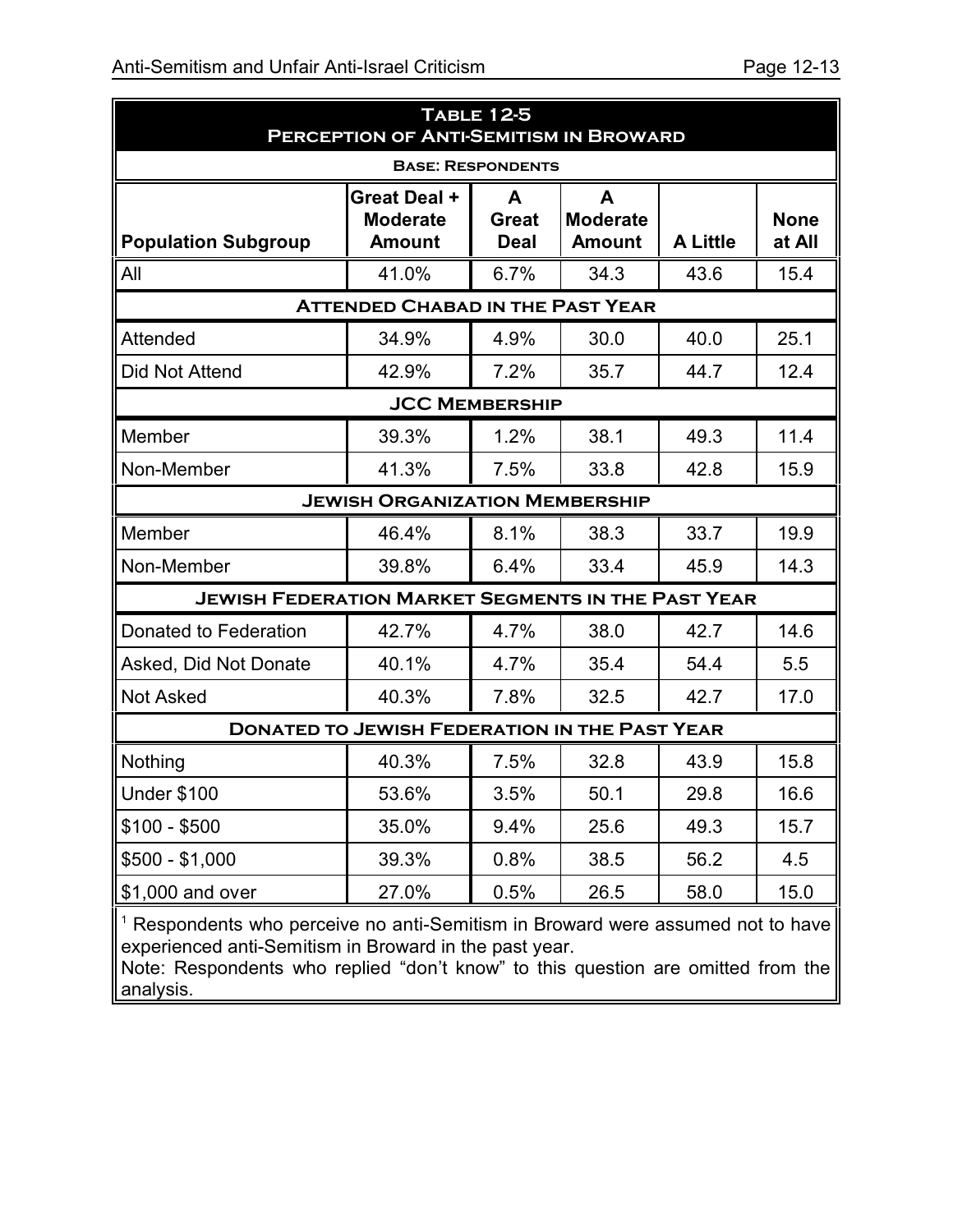| <b>TABLE 12-6</b><br>PERCEPTION OF ANTI-SEMITISM IN THE LOCAL COMMUNITY<br><b>COMMUNITY COMPARISONS</b> |      |                                                        |                               |                                       |                 |                       |
|---------------------------------------------------------------------------------------------------------|------|--------------------------------------------------------|-------------------------------|---------------------------------------|-----------------|-----------------------|
|                                                                                                         |      | <b>BASE: RESPONDENTS</b>                               |                               |                                       |                 |                       |
| <b>Community</b>                                                                                        | Year | <b>Great Deal/</b><br><b>Moderate</b><br><b>Amount</b> | <b>A Great</b><br><b>Deal</b> | A<br><b>Moderate</b><br><b>Amount</b> | <b>A Little</b> | <b>None</b><br>at All |
| York                                                                                                    | 1999 | 69%                                                    | 26%                           | 43                                    | 25              | 6                     |
| Orlando                                                                                                 | 1993 | 63%                                                    | 18%                           | 45                                    | 29              | 8                     |
| Detroit                                                                                                 | 2005 | 61%                                                    | 13%                           | 48                                    | 35              | 5                     |
| Milwaukee                                                                                               | 1996 | 58%                                                    | 18%                           | 40                                    | 37              | 5                     |
| Harrisburg                                                                                              | 1994 | 57%                                                    | 10%                           | 47                                    | 38              | 6                     |
| St. Petersburg                                                                                          | 1994 | 55%                                                    | 16%                           | 40                                    | 30              | 15                    |
| <b>Broward</b>                                                                                          | 1997 | 54%                                                    | 15%                           | 39                                    | 32              | 14                    |
| Richmond                                                                                                | 1994 | 50%                                                    | 10%                           | 40                                    | 42              | $\overline{7}$        |
| Jacksonville                                                                                            | 2002 | 48%                                                    | 12%                           | 37                                    | 43              | 9                     |
| Hartford                                                                                                | 2000 | 48%                                                    | 6%                            | 42                                    | 45              | $\overline{7}$        |
| Minneapolis                                                                                             | 2004 | 46%                                                    | 12%                           | 34                                    | 50              | 5                     |
| <b>Las Vegas</b>                                                                                        | 2005 | 45%                                                    | 11%                           | 34                                    | 42              | 13                    |
| Charlotte                                                                                               | 1997 | 45%                                                    | 10%                           | 35                                    | 43              | 12                    |
| St. Paul                                                                                                | 2004 | 45%                                                    | 7%                            | 38                                    | 49              | 6                     |
| <b>Lehigh Valley</b>                                                                                    | 2007 | 45%                                                    | 7%                            | 38                                    | 45              | 10                    |
| Tidewater                                                                                               | 2001 | 45%                                                    | 7%                            | 38                                    | 45              | 10                    |
| Rhode Island                                                                                            | 2002 | 43%                                                    | 8%                            | 34                                    | 51              | 6                     |
| Rochester                                                                                               | 1999 | 43%                                                    | 6%                            | 37                                    | 50              | $\overline{7}$        |
| Houston                                                                                                 | 2016 | 43%                                                    | 5%                            | 38                                    | 42              | 15                    |
| <b>S Palm Beach</b>                                                                                     | 2005 | 41%                                                    | 9%                            | 31                                    | 33              | 26                    |
| Monmouth                                                                                                | 1997 | 41%                                                    | 8%                            | 33                                    | 47              | 13                    |
| <b>BROWARD</b>                                                                                          | 2016 | 41%                                                    | 7%                            | 34                                    | 44              | 15                    |
| <b>Miami</b>                                                                                            | 2014 | 38%                                                    | 9%                            | 29                                    | 42              | 20                    |
| Sarasota                                                                                                | 2001 | 37%                                                    | 8%                            | 30                                    | 42              | 21                    |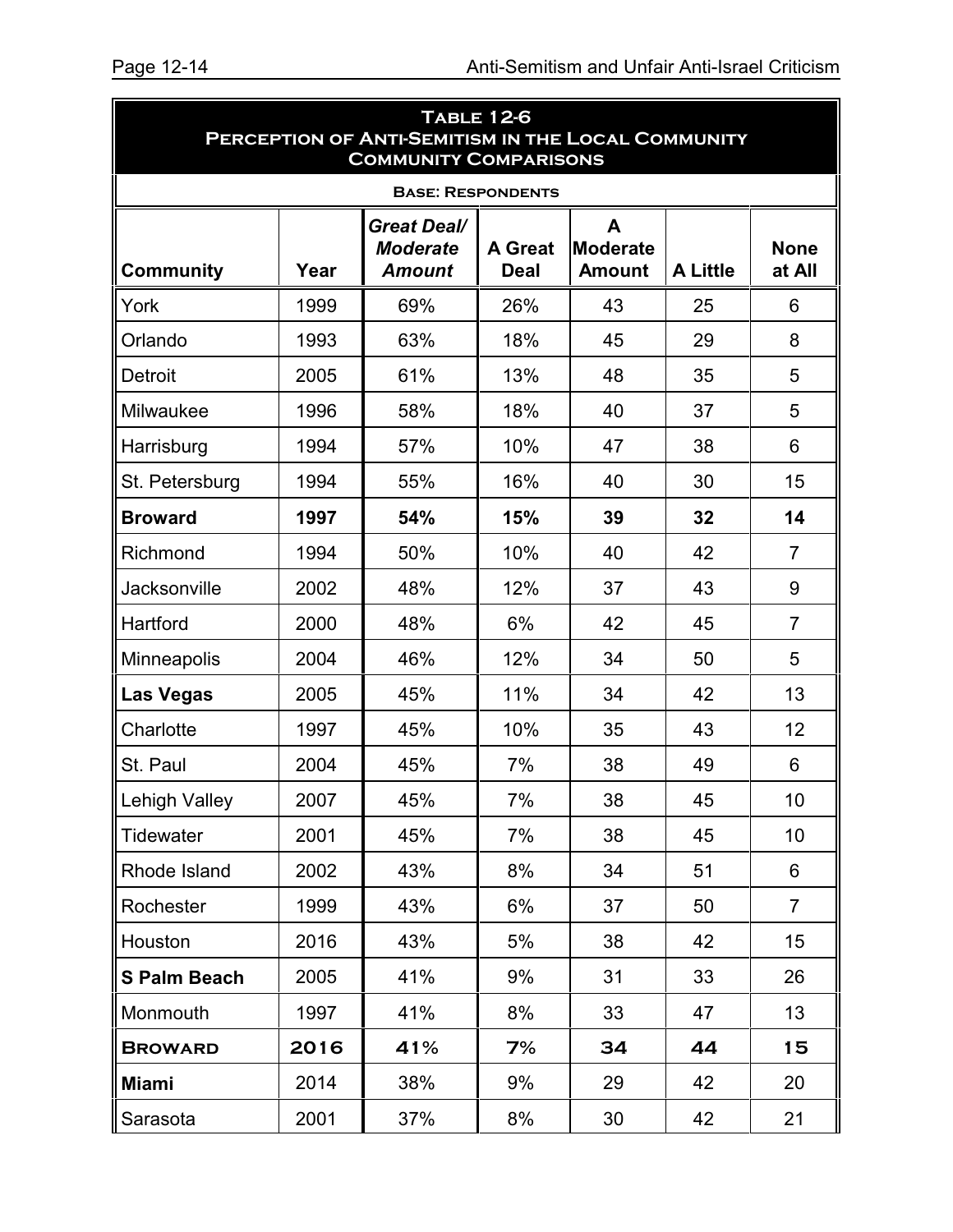| <b>TABLE 12-6</b><br>PERCEPTION OF ANTI-SEMITISM IN THE LOCAL COMMUNITY<br><b>COMMUNITY COMPARISONS</b> |      |                                                        |                               |                                       |                 |                       |  |  |  |  |
|---------------------------------------------------------------------------------------------------------|------|--------------------------------------------------------|-------------------------------|---------------------------------------|-----------------|-----------------------|--|--|--|--|
| <b>BASE: RESPONDENTS</b>                                                                                |      |                                                        |                               |                                       |                 |                       |  |  |  |  |
| <b>Community</b>                                                                                        | Year | <b>Great Deal/</b><br><b>Moderate</b><br><b>Amount</b> | <b>A</b> Great<br><b>Deal</b> | A<br><b>Moderate</b><br><b>Amount</b> | <b>A Little</b> | <b>None</b><br>at All |  |  |  |  |
| Bergen                                                                                                  | 2001 | 37%                                                    | 6%                            | 31                                    | 49              | 15                    |  |  |  |  |
| New Haven                                                                                               | 2010 | 36%                                                    | 7%                            | 29                                    | 48              | 16                    |  |  |  |  |
| <b>Atlantic County</b>                                                                                  | 2004 | 34%                                                    | 7%                            | 28                                    | 43              | 23                    |  |  |  |  |
| Portland (ME)                                                                                           | 2007 | 34%                                                    | 4%                            | 30                                    | 56              | 10                    |  |  |  |  |
| Westport                                                                                                | 2000 | 33%                                                    | 4%                            | 29                                    | 56              | 11                    |  |  |  |  |
| <b>Middlesex</b>                                                                                        | 2008 | 31%                                                    | 5%                            | 26                                    | 48              | 21                    |  |  |  |  |
| Washington                                                                                              | 2003 | 29%                                                    | 3%                            | 26                                    | 60              | 12                    |  |  |  |  |
| San Francisco                                                                                           | 2004 | 28%                                                    | 6%                            | 22                                    | 64              | $\overline{7}$        |  |  |  |  |
| San Antonio                                                                                             | 2007 | 26%                                                    | 4%                            | 23                                    | 57              | 16                    |  |  |  |  |
| Tucson                                                                                                  | 2002 | 24%                                                    | 3%                            | 21                                    | 60              | 16                    |  |  |  |  |
| Essex-Morris                                                                                            | 1998 | <b>NA</b>                                              | 8%                            |                                       | 92              |                       |  |  |  |  |
| NJPS <sup>1</sup>                                                                                       | 2000 | 82%                                                    | 34%                           | 48                                    | 17              | 1                     |  |  |  |  |

<sup>1</sup> NJPS 2000 queried the perception of anti-Semitism *in the United States*, not in the local community.

Note: Respondents who responded "don't know" to this question are omitted from the analysis.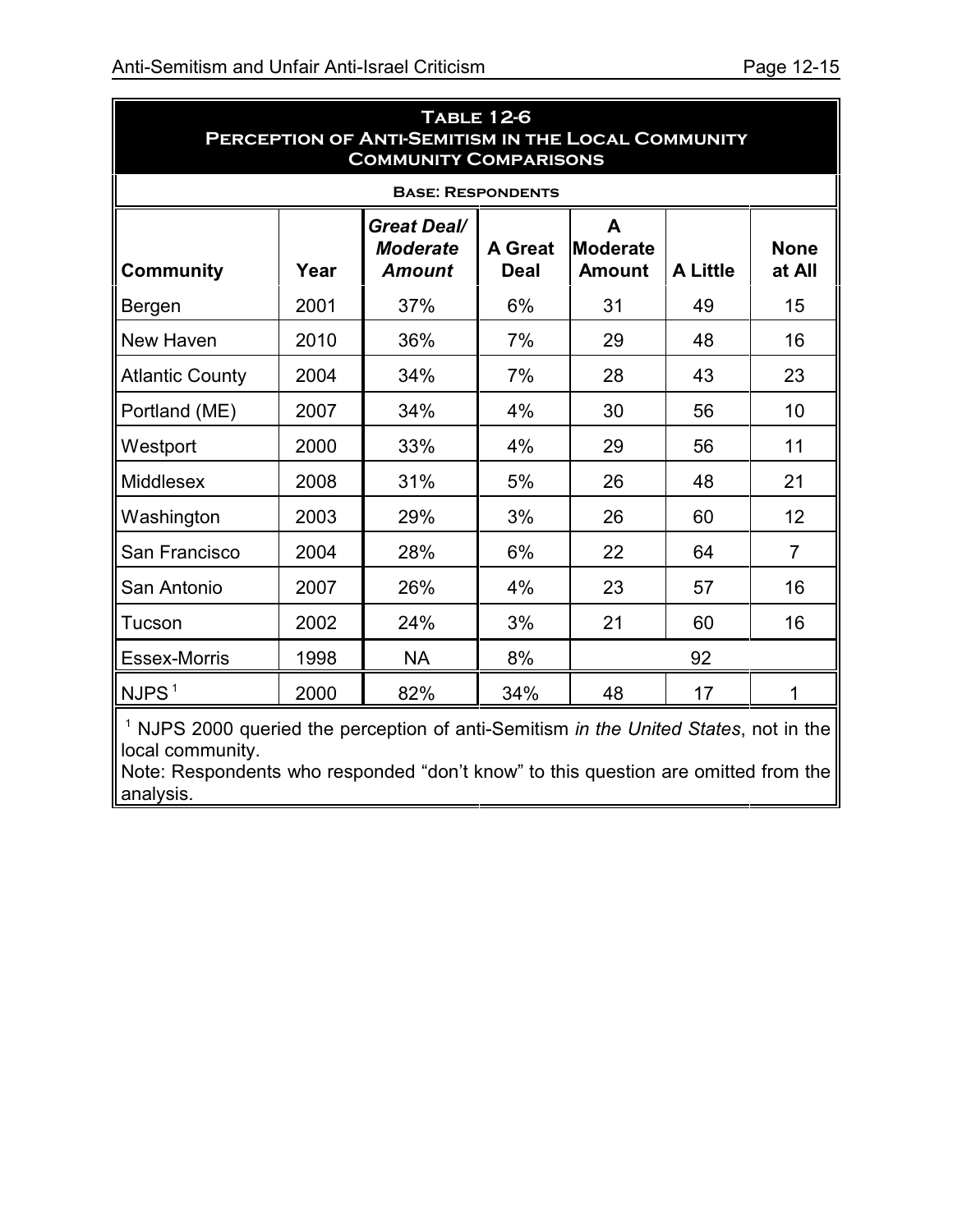#### **Holocaust Survivors and Children and Grandchildren of Survivors**

**R** espondents in Jewish households in Broward were asked whether each born or raised Jewish adult in the household considered himself/herself to be a Holocaust survivor or *someone who between 1933 and 1945 fled an area that came under NAZI rule or influence* (*survivor*), a child of a survivor, or a grandchild of a survivor. The question about being a survivor was only asked of and about adults who are at least 68 years old and foreign born.

The definition of survivor is similar to that used in NJPS 2000-01, the 2011 New York study, the 2011 Cleveland study, and the Miami 2014 study. It is also consistent with the definition used by the Claims Conference (The Conference on Jewish Material Claims Against Germany). Note that in all the other communities included in **Table 12-8** respondents were asked whether each born or raised Jewish adult in the household considered himself/herself to be a Holocaust survivor.

**Table 12-7** shows that 4% (3,100 households) of *households* contain a survivor, 13% (9,600 households) contain a child of a survivor, and 21% (15,000 households) contain a grandchild of a survivor. Overall, 27% (19,200 households) of households contain either a survivor, a child of a survivor, or a grandchild of a survivor.

3% (3,300 adults) of *Jewish adults* consider themselves to be survivors, 9% (11,600 adults) consider themselves to be children of survivors, and 16% (20,500 adults) consider themselves to be grandchildren of survivors.

**Community Comparisons. Table 12-8** shows the results in comparison with other Jewish communities. The number of survivors in Broward decreased from 7,400 in 1997 to 3,300 in 2016 (55%). The number of children of survivors increased from 7,600 in 1007 to 11,000 in 2016 (45%).

Of studies completed since 2000, Broward has the second largest number of survivors and the largest number of children of survivors.

Note that estimates of the percentage and number of survivors should be treated as minimum estimates for the following reasons. First, some survivors live in nursing homes without their own telephone numbers and are therefore excluded from the Telephone Survey. Second, survivors are probably over-represented amongrespondents who refused to admit being Jewish when called "out of the blue" and asked if they are Jewish by the Telephone Survey. Third, survivors, who are age 68 and over, are probably also more likely to be over-represented among "ineligible respondents," that is, among respondents who were unable to complete the Telephone Survey due to health reasons (such as hearing and mental impairments).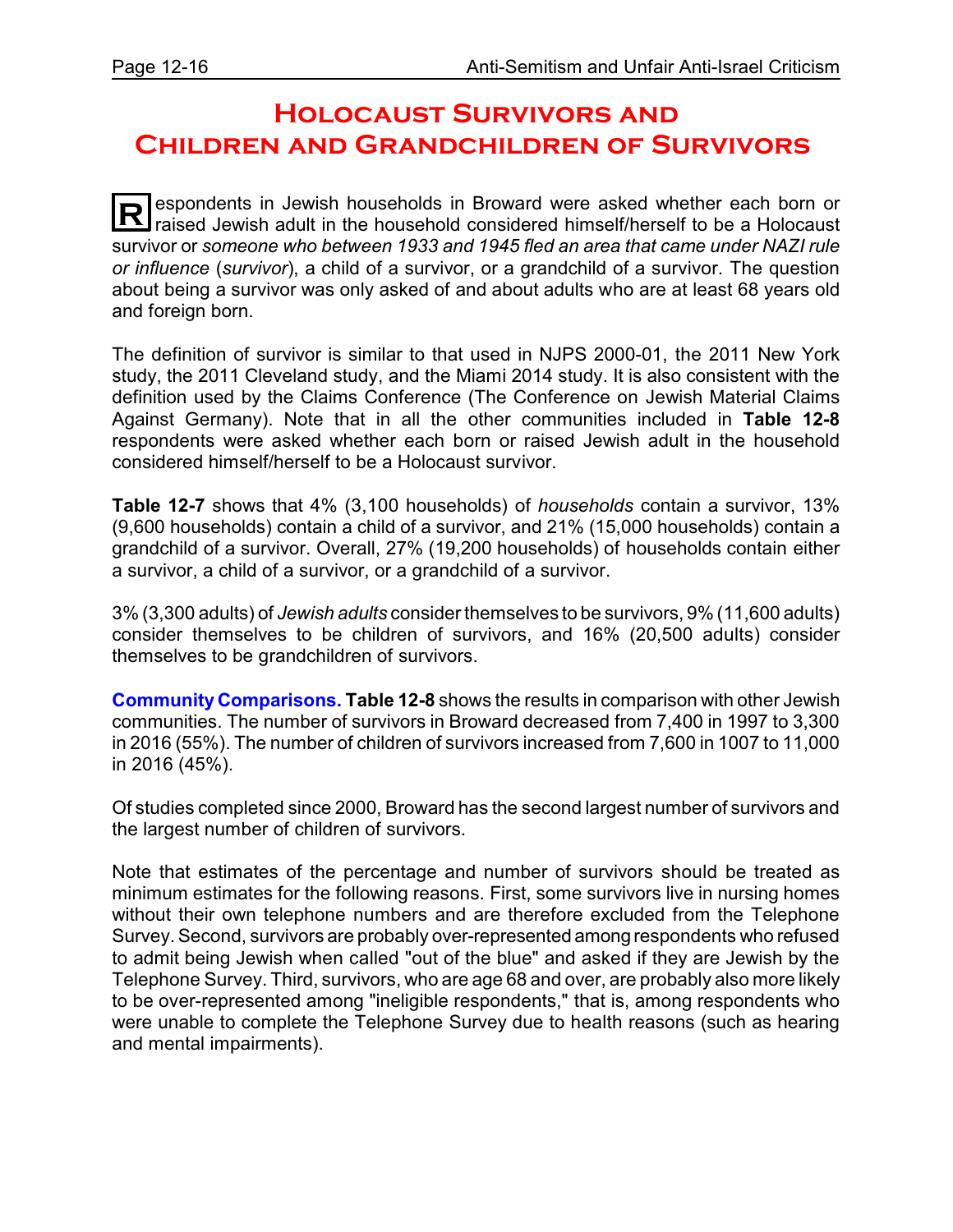| <b>TABLE 12-7</b>                       |
|-----------------------------------------|
| <b>HOLOCAUST SURVIVORS AND CHILDREN</b> |
| AND GRANDCHILDREN OF SURVIVORS          |

| <b>Status</b><br><b>Percentage</b>                                   |       |  |  |  |  |
|----------------------------------------------------------------------|-------|--|--|--|--|
| <b>BASE: JEWISH HOUSEHOLDS</b>                                       |       |  |  |  |  |
| <b>Household Contains a Survivor</b>                                 |       |  |  |  |  |
| Household Contains a Child of a Survivor                             | 13.4% |  |  |  |  |
| Household Contains a Grandchild of a Survivor                        | 20.9% |  |  |  |  |
| Household Contains a Survivor or a Child of a Survivor               |       |  |  |  |  |
| Household Contains a Survivor or a Child or Grandchild of a Survivor | 26.7% |  |  |  |  |
| <b>BASE: JEWISH ADULTS</b>                                           |       |  |  |  |  |
| Survivor                                                             | 2.6%  |  |  |  |  |
| Child of a Survivor                                                  |       |  |  |  |  |
| <b>Grandchild of a Survivor</b>                                      |       |  |  |  |  |